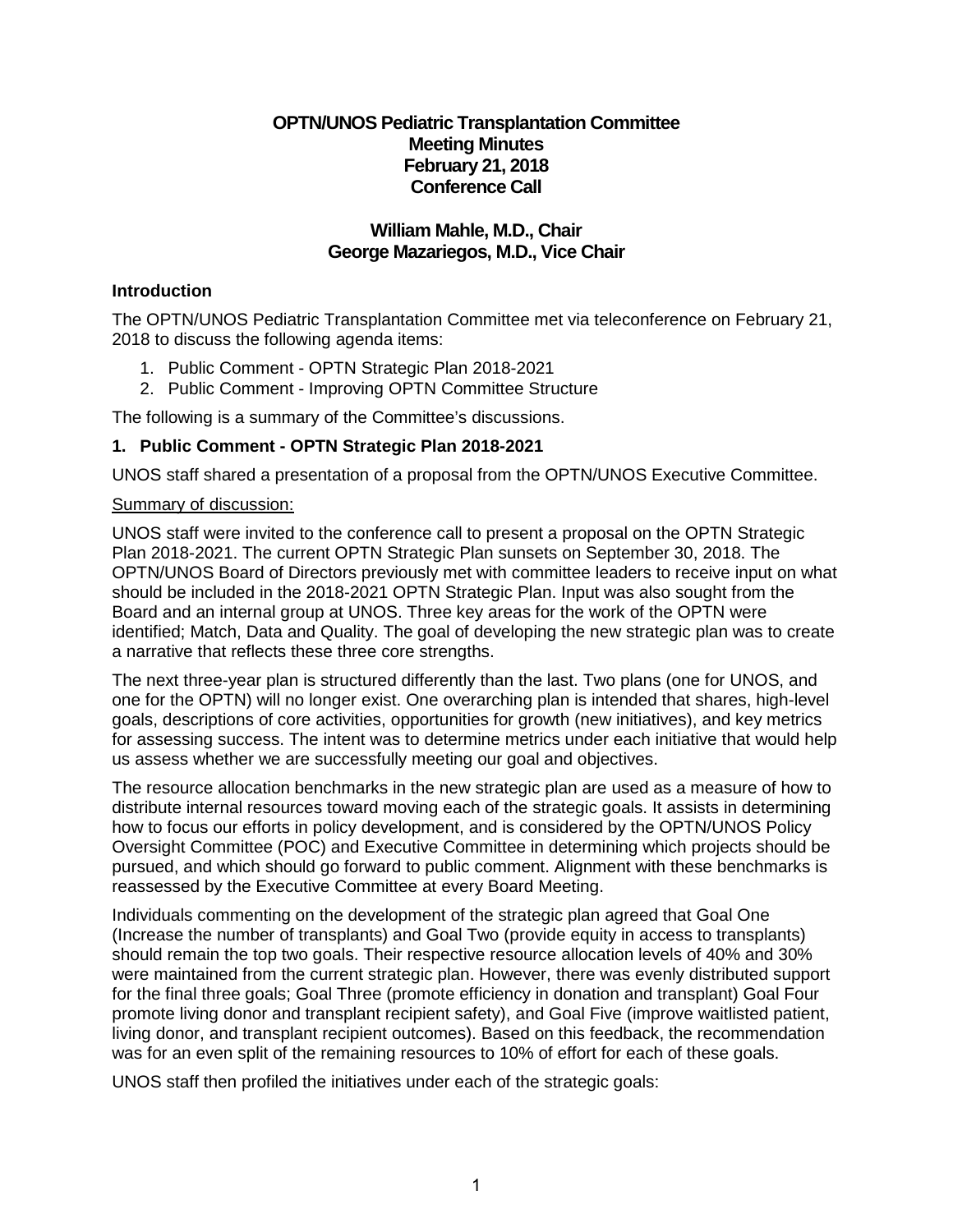- Goal One:
	- o More dynamic donor/recipient matching
	- o Increase transplants arranged through KPD
	- o Expand use of collaborative improvement methodologies/models
	- o Examine monitoring approaches for transplant programs and OPOs for increased collaboration and performance improvement
	- o Promote knowledge of effective donation/procurement practices
	- o Improve ability to perform analysis of refusals
- Goal Two:
	- $\circ$  Improve equity in opportunities for multi-organ and single-organ candidates
	- o Decrease geographic disparity
	- o Increase diversity on Board/Committees to ensure variety of perspectives in policy development
	- o Increase opportunities for volunteer engagement and awareness of OPTN/UNOS volunteer opportunities
	- o Improve member and public engagement in policy development
	- o Develop equity benchmark for each organ
	- o Collect additional data on vulnerable populations
- Goal Three:
	- $\circ$  Modularize and simplify UNet<sup>SM</sup> architecture to expedite system changes and improve quality
	- o Achieve continuous level of UNet accessibility
	- o Improve efficiency in policy development and implementation process
	- o Improve volunteer workforce satisfaction and engagement
	- o Increase data exchange between members and UNet
- Goal Four:
	- o Improve accuracy in HLA reporting
	- o Decrease number of safety incidents related to logistics/transport
	- o Increase perception of UNOS and MPSC as focused on process improvement
	- o Enhance knowledge-sharing about safety events, near misses, and effective practices
	- o Enhance system capability for reporting elements of data related to safety
- **Goal Five:** 
	- o Improve longevity of organ transplants
	- o Evaluate effective methods for assessing living donor outcomes
	- o Enhance transplant program tools and education in selection and follow up of living donors
	- o Expand use of collaborative improvement models to promote effective donor management practices impacting transplant outcomes
	- o Develop transplant program tools to calculate survival benefit

UNOS then highlighted the metrics for each initiative to assess for success in each goal.

The Chair thanked UNOS staff for the presentation and opened the floor for questions. Members shared several points after reading the proposal in detail. Members verbalized mixed sentiments regarding the draft strategic. Some comments were in support of the draft plan for transplantation overall. However, members did feel there was a lack of specificity when it came to pediatric transplantation. For example, data exists for pediatric liver and kidney candidates to show waitlist morbidity and mortality do exist, and there are disparities in transplant access for pediatric candidates. The Committee is hopeful the Executive Committee would amend the Strategic Plan include initiatives to address these needs of the pediatric transplant community.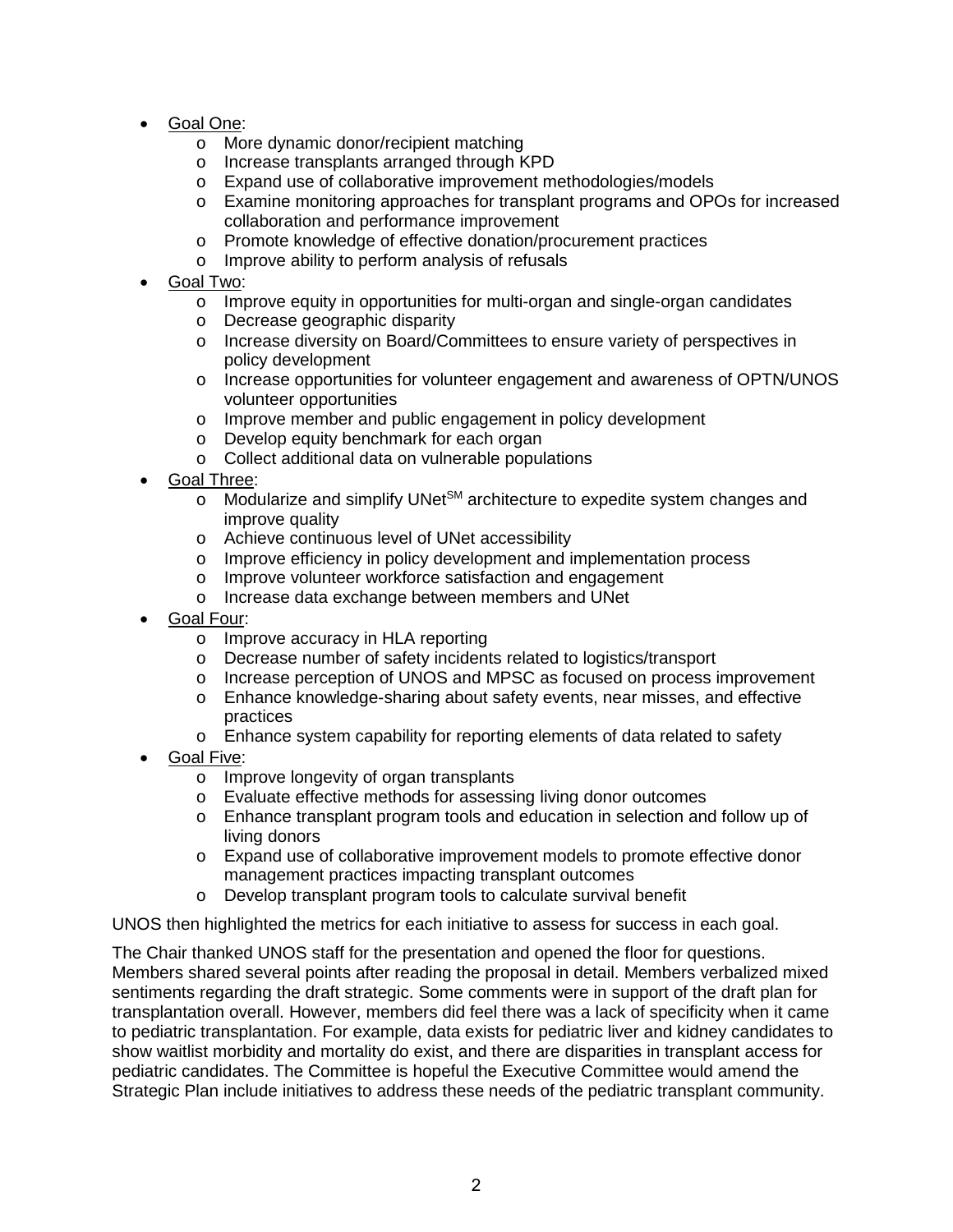Two members verbalized the lack of pediatric-specific metrics in the draft plan. One of the metrics in Goal Two alluded to this by examining data on "vulnerable populations". Measures for transplant equity should assess for disparities across different ages of transplant candidates. Waitlisted outcomes should also be monitored (measures in decreased in waitlist mortality and decrease in re-registration on the waiting list). This latter metric could influence transplant programs to not register transplant candidates that have high waitlist mortality risk. Need to be sure to examine the right metric re: waitlist mortality.

UNOS staff thanked the Committee for their diligent feedback on the draft strategic plan.

### Next steps:

Committee members were asked to complete an on-line survey for their feedback on the proposal, including a review of a list of initiatives.

UNOS staff will prepare a draft response and share with the Chair and Vice Chair. Once approved, the response will be posted on the OPTN website.

## **2. Public Comment - Improving OPTN Committee Structure**

UNOS staff shared a presentation of a proposal from the OPTN/UNOS Executive Committee.

### Summary of discussion:

UNOS staff were invited to the conference call to present a concept document to improve OPTN committee structure. The current OPTN committee structure is a "one-sized fits all" approach that limits opportunity for participation, and makes it difficult to incorporate diverse perspectives in the policy development process. This approach, along with how we currently collect public comment from stakeholders (regions, committees, societies, and the public) also doesn't allow the Board to fully consider the sentiment of those groups when making decisions.

UNOS staff pointed out that the current committee structure is not mandated by the National Organ Transplant Act (NOTA) or the OPTN Final Rule. It has been used over time to provide subject matter expertise, advance diverse perspectives from stakeholders, and generate buy-in on health policy from the transplant community.

The goal is to build a committee structure that achieves several aims:

- Increase opportunities for participation, for example, by adding more spots to be official volunteers for the OPTN (greater than the limited number of committee and Board positions currently available).
- Increase minority representation on the committees, by taking an even more concerted approach to ensuring that the volunteer workforce reflects the system we serve.
- Ensure diversity in perspectives on committees by amplifying the voices of certain types of members across groups rather than containing them within a group, and by strengthening that individual's sole contribution to a group discussion by helping them know they have the backing of lots of people from their same perspective.
- Strengthen connections between the Board and committees by building in Board positions on the committees and expert councils to be the connection between the groups, and to create a better structure for promoting someone through the volunteer lifecycle.

The Executive Committee is proposing a new committee framework in a concept paper to gather early input from the transplant community and other interested individuals. This framework would include: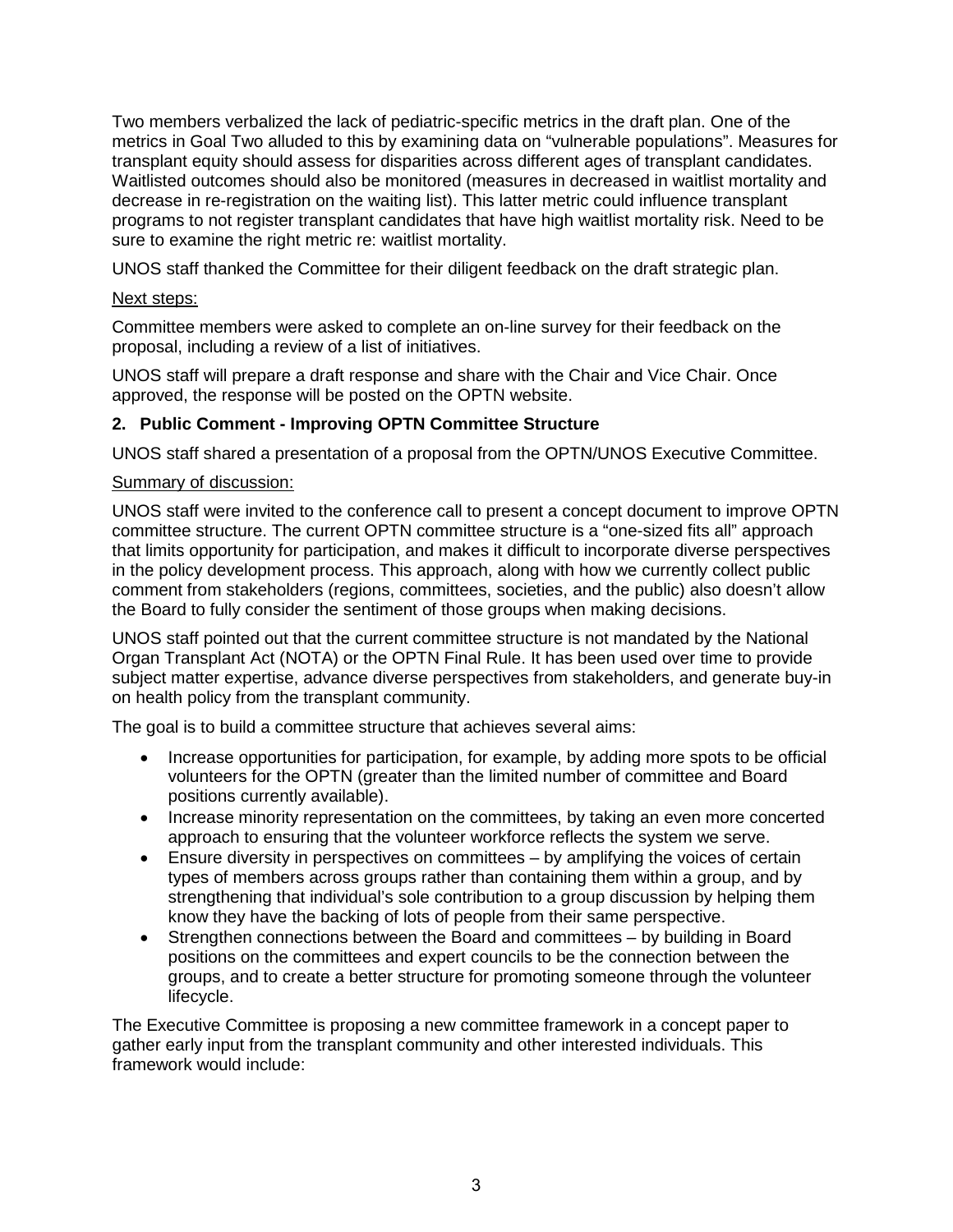- Subject Committees present policy proposals to the Board, and leaders are often identified for Board service
- Expert Councils communicate with Subject Committees through their representatives, and Councils are educated on proposal development
- Representatives from the Board sit on Expert Councils providing:
	- o Knowledge sharing
	- o A direct link to the Board
	- o A more established pipeline for succession planning
	- o Leaders often identified for Board service

UNOS staff then profiled the tasks and functions that could be assigned to the subject committees and the expert councils.

The Executive Committee carefully considered the form and function of committees and felt there were distinguishing features:

- Subject Committees
	- o Single subject
	- o Frequently propose specific policies
	- o Debate specific policy language needs smaller working group
	- o Send proposals to Board needs balanced regional representation
- Expert Councils
	- o Multiple subjects
	- o Weighs in on the work of many others
	- o Identifies gaps and opportunities needs as many participants as possible
	- o Comments to Board on current and future issues

With this in mind, the following list was drafted for potential subject committees and expert councils:

# • **Subject Committees**

- o Heart
- o Histocompatibility
- o Kidney
- o Liver/Intestine
- o Lung
- o Pancreas
- o Operations
- o Disease Transmission
- o Organ Procurement (or Donation)
- o Quality Improvement (MPSC)
- o VCA

### • **Expert Councils**

- o Bioethicists
- o Candidate and Recipient Affairs
- o Deceased Donor Family
- o Living Donors
- o Minority Affairs and Vulnerable Populations
- o OPO Executives
- o Procurement Coordinators
- o Transplant Administrators
- o Transplant Coordinators
- o Transplant Pediatric Specialists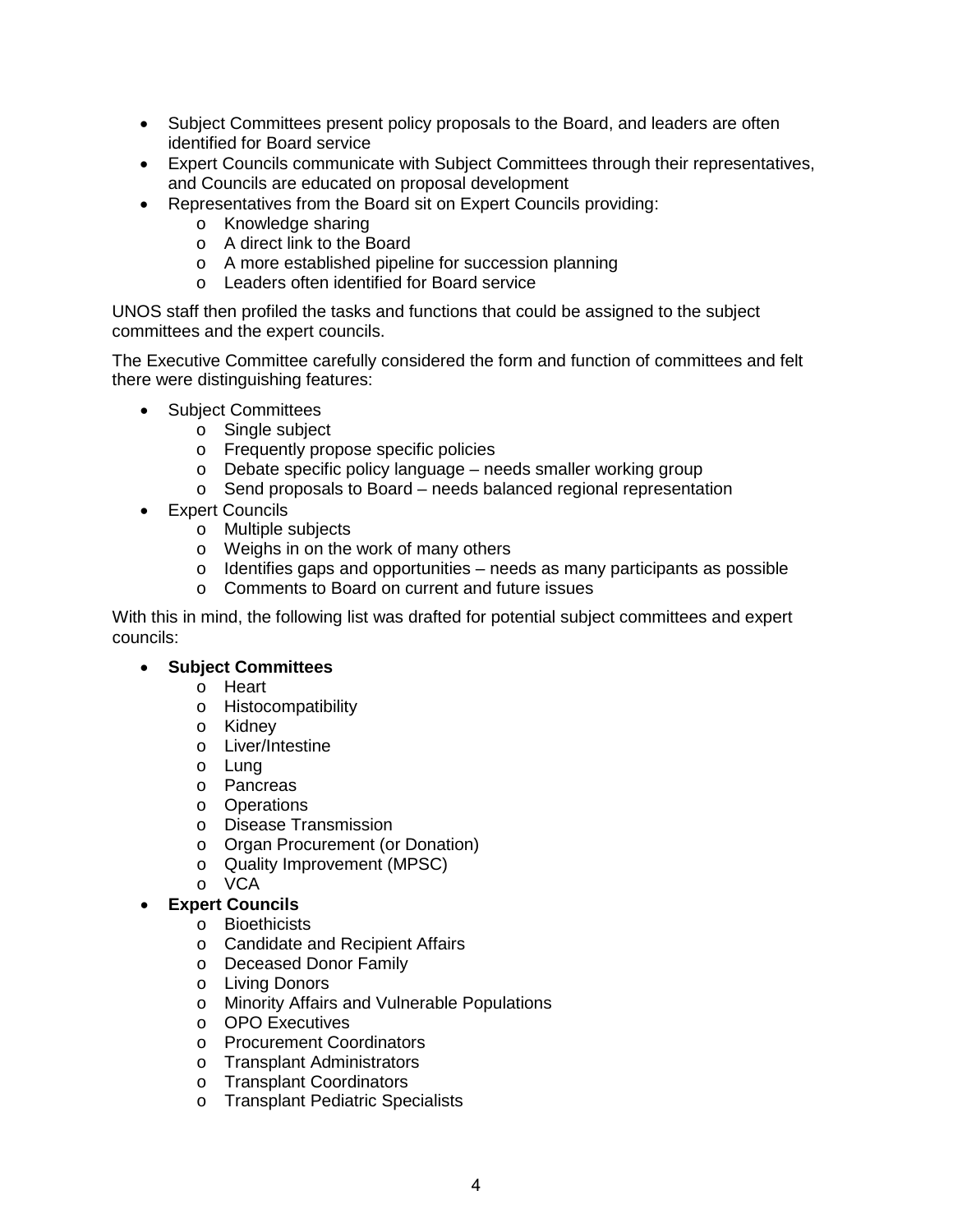UNOS staff noted that the first ten days of public comment, this concept document struck a chord with many groups who may no longer be considered a subject committee (Pediatrics and Living Donor). With the transition to expert councils, the intent is for more pediatric representatives on committees, organ-specific pediatric work groups for projects, and overall more involvement from the pediatric community.

The Chair thanked UNOS staff for the presentation and opened the floor for questions. Members shared several points after reading the proposal in detail. In principle, the Committee supported the goal of increasing engagement. However, they strongly opposed a transition of the Pediatric Committee to an expert council as proposed in the concept document. Members felt the Committee serves a critical role in discussing, reviewing, and critiquing the policy language that can potentially negatively impact a vulnerable pediatric population. This is a fiduciary responsibility of the Committee due to the unique policy challenges of pediatrics related to ethics, equity, and life span. Members also commented the pediatric perspective is not well represented on organ specific committees and within OPTN Regions. The concept document would reduce this representation, and ask organ specific committees to capture and understand the unique challenges faced by pediatric transplant patients. There was also substantial concern that adult-dominated organ committees will not be receptive to projects that are suggested by a pediatric expert council. With this in mind, the transition from to an expert council would potentially reduce and dilute the voice of pediatric community.

As an alternative to the concept document, members felt:

- The Pediatric Committee should remain a standing committee in order to preserve the ability to develop proposals, solicit public comment, provide subject matter expertise to other OPTN committees, and put forth proposals to the OPTN/UNOS Board of Directors,
- The Committee should expand and nominate at-large representatives to the organ specific committees, and
- Hardwire full Pediatric Committee review of new OPTN policy or bylaw changes to achieve consensus on project goals before consideration by the OTPN/UNOS Policy Oversight Committee.

UNOS staff thanked the Committee for their diligent feedback on the concept document.

### Next steps:

Committee members were asked to complete an on-line survey for their feedback on the proposal.

UNOS staff will prepare a draft response and share with the Chair and Vice Chair. Once approved, the response will be posted on the OPTN website.

### **Upcoming Meetings**

- March 21, 2018 4-5 PM Eastern (full committee conference call)
- April 19, 2018 9-3 Central (Chicago, IL)
- May 16, 2018 4-5 PM Eastern (full committee conference call)
- June 20, 2018 4-5 PM Eastern (full committee conference call)